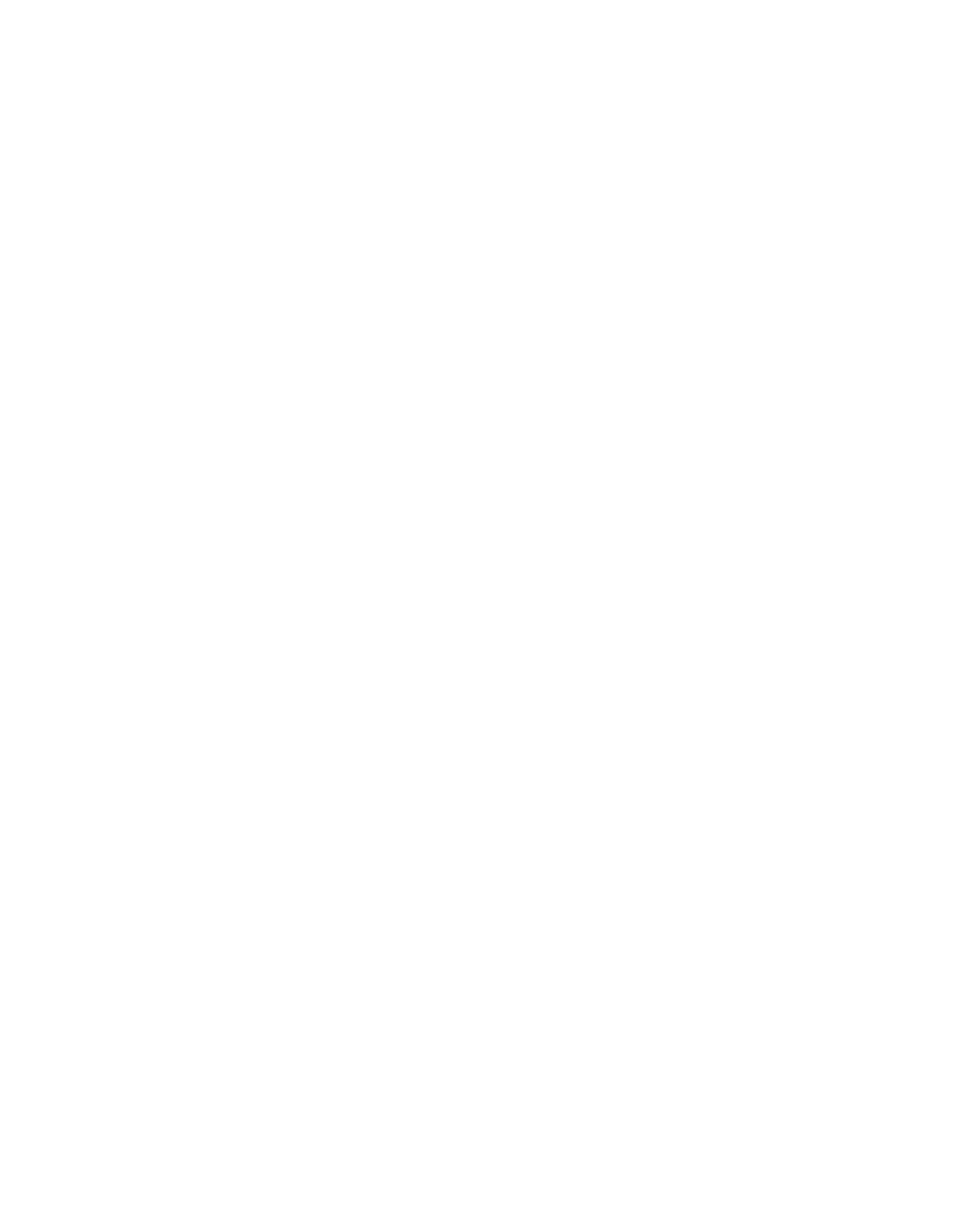## *Executive Summary*

In June of 2008 the Skillman Foundation (Skillman) contracted with Public Sector Consultants Inc. (PSC) to research the issue of First Class School Districts and to provide details to help formulate an analysis that the loss of First Class status would have on Detroit Public School children.

Our analysis included a detailed review of the Michigan Compiled Laws (MCL), relevant legislative proposals before the Michigan legislature, and published articles concerning the issue of First Class Schools, as well as discussions with policymakers and legislators.

Based on our research, we have concluded that if Detroit Public Schools no longer meets the statutory definition of a School District of the First Class, there are a number of statutory references that will be affected, administrative processes that will require clarification, and potential financial and programmatic issues to be considered. These include

- the composition and business procedures of the Detroit Public Schools Board of Education;
- financial references to the distribution of grant funds in the School Aid Act;
- **Perogrammatic references, including references to charter school authorizing in the** city of Detroit; and
- statutory definitions in other acts unrelated to the Revised School Code or the School Aid Act which will be affected by a change in status of the Detroit Public Schools.

## *About First Class Status*

#### *What Is First Class Status?*

Under Michigan law, a First Class School District is defined as a district with at least 100,000 students on the pupil count day. Presently, Detroit Public Schools, with 102,494 students, is the only district large enough to meet the definition of a First Class School District. Utica Community Schools is a distant second at 29,000 students. It is anticipated, however, that the September 2008 pupil count will find Detroit Public Schools with fewer than 100,000 students.

School districts of the First Class are governed by Michigan's Revised School Code, the State School Aid Act, and Michigan Administrative Rules (340.1–340.4, 340.7, 340.10– 340.18).

Section 380.402 of the Revised School Code gives the following definition of a First Class School District:

A school district that has a pupil membership of at least 100,000 enrolled on the most recent pupil membership count day.

The construction of this definition provides clues that are important for interpreting how the 100,000 number is calculated. The definition of "pupil membership," also defined by the Revised School Code (MCL 380.5[5] [2]), is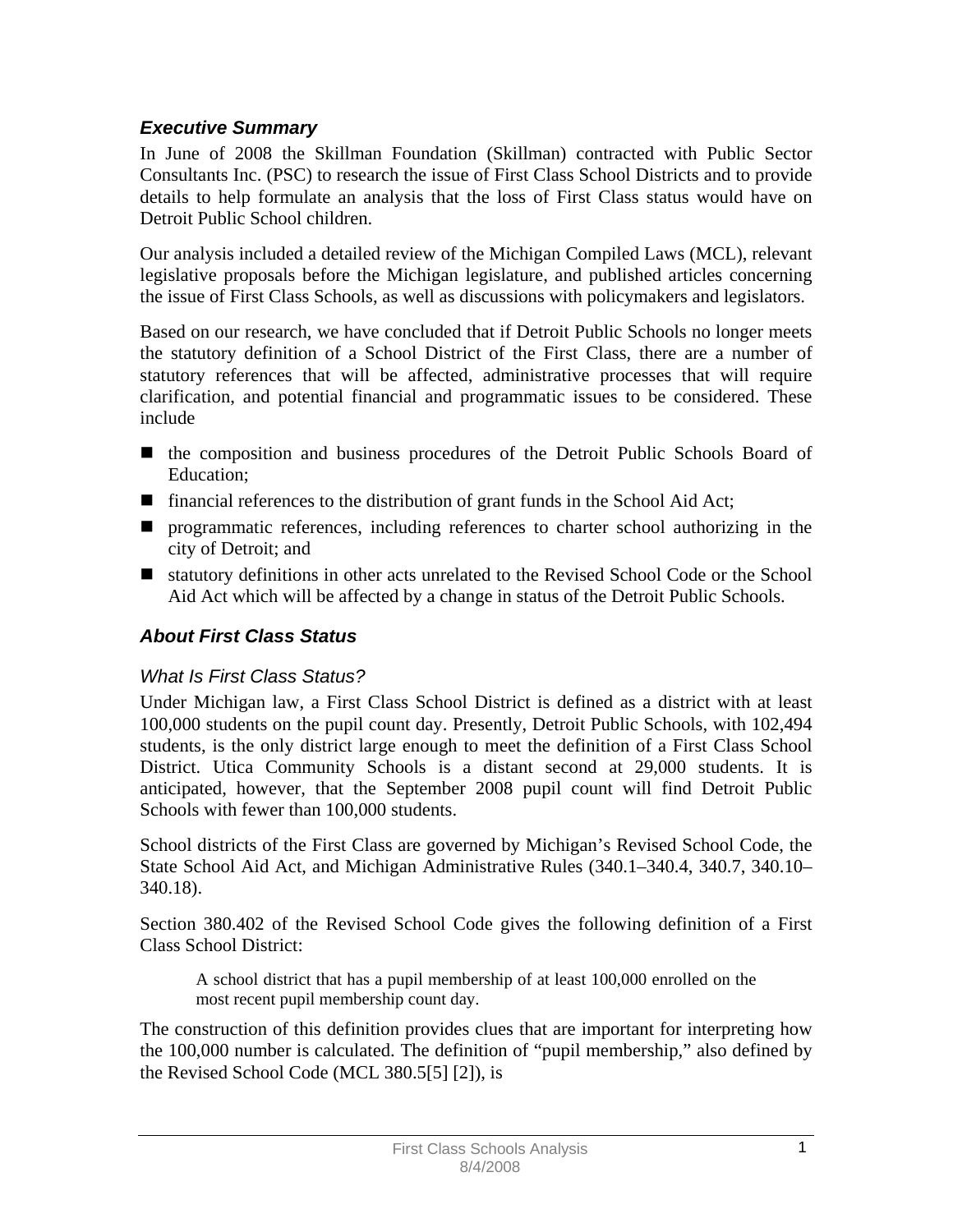...the number of full-time equivalent pupils in a public school as determined by the number of pupils registered for attendance plus pupils received by transfer and minus pupils lost as defined by rules promulgated by the state board.

"Pupil membership count day," as defined by section 380.5(5)(8) of the Revised School Code, references the State School Aid Act (MCL 388.1606), which provides the following:

- Pupils are counted on the fourth Wednesday after Labor Day each school year.
- For districts maintaining school during the entire school year, pupils are counted on the fourth Wednesday in July, the fourth Wednesday after Labor Day, the second Wednesday in February, and the fourth Wednesday in April.

On July 1, 2008, new administrative rules from the Michigan Department of Education that deal with this issue took effect. R340(1)(b) defines "count date" as "…the pupil membership count day pursuant to MCL section 388.1606(7) and the supplemental pupil count pursuant to MCL section 388.1606a."

Section 388.1606a of the State School Aid Act reads:

Except as otherwise provided in this act, in addition to the pupil membership count day, there shall be a supplemental pupil count of the number of full time equated pupils in grades K–12 actually enrolled and in regular daily attendance in a district or intermediate district on the second Wednesday in February….

Both the statute and rules go on to define when a student can be counted, how many days the student must have resided in a district to be counted, and how to deal with transfer students, public school academy students, nonresident students, and students committed to alternative educational environments. For the purposes of this analysis, the differences between the definitions is important because it appears that

- $\blacksquare$  for financial and accounting purposes (i.e., the School Aid Act) a combination of the fall count and the previous school year supplemental February count is used; whereas
- the definition of "First Class School District" in the Revised School Code relies on the "most recent pupil membership count day."

The application of this computation affects not only **how many pupils** qualify as Detroit Public School students (i.e., there could be potential fluctuations around the 100,000 mark depending on which count methodology is used) but **when** Detroit Public Schools would lose its First Class status (e.g., would the statutory provisions fall into place after the September count—or in the first full academic year after the low September count?).

## *Administrative Impacts of a Change in First Class Status*

A 1995 overhaul of the Revised School Code consolidated the status of Michigan school districts into two general categories: First Class School Districts and General Powers School Districts. By definition, Detroit Public Schools is the only district in Michigan large enough to qualify as a First Class School District. Logically, if the Detroit Public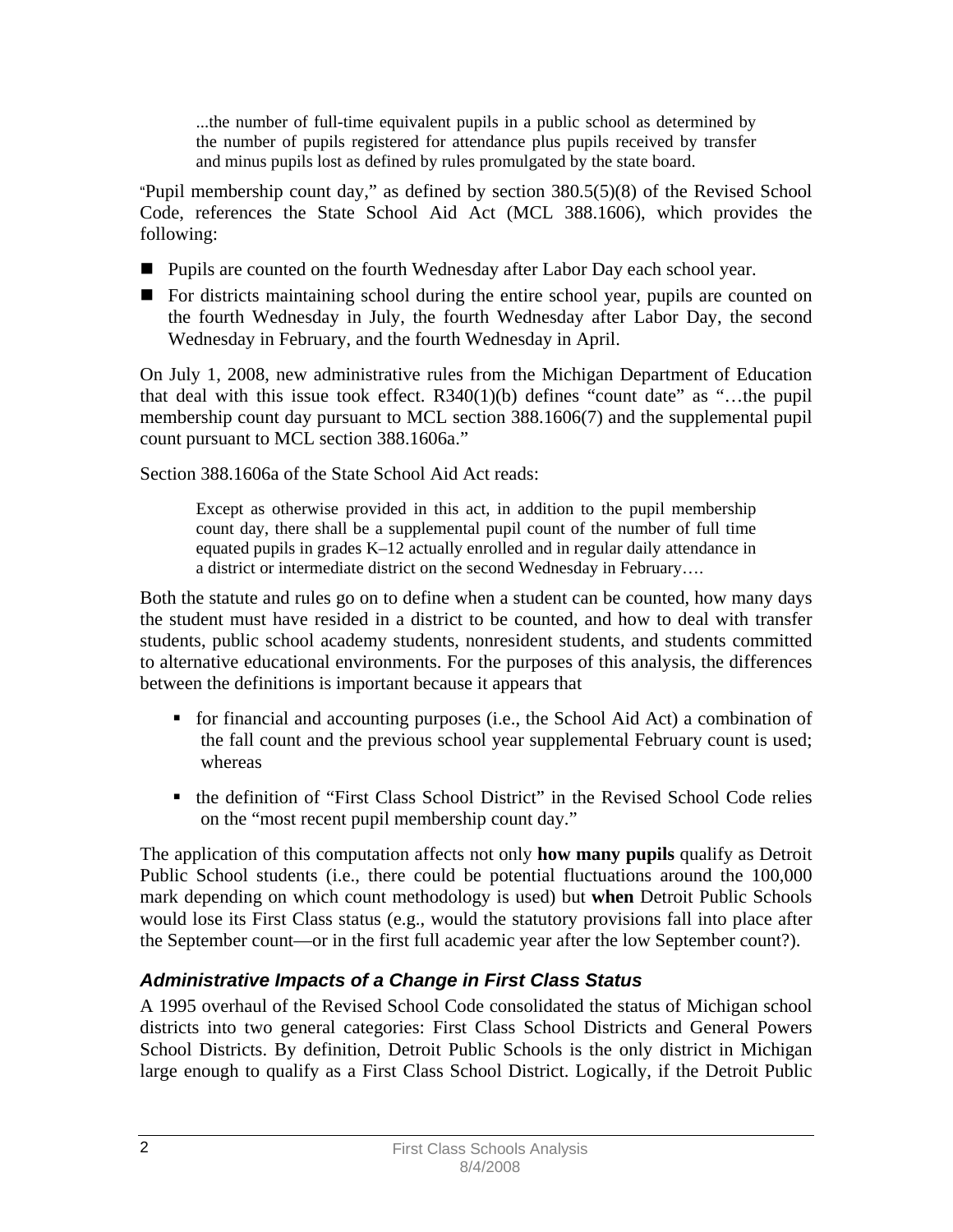Schools pupil count falls below 100,000, the status of the district would be a General Powers District.

First Class Schools have all the powers of General Powers Districts—and in many cases have additional or expressly defined statutory responsibilities. Exhibit 1 compares the two types of school districts, as described in the Revised School Code.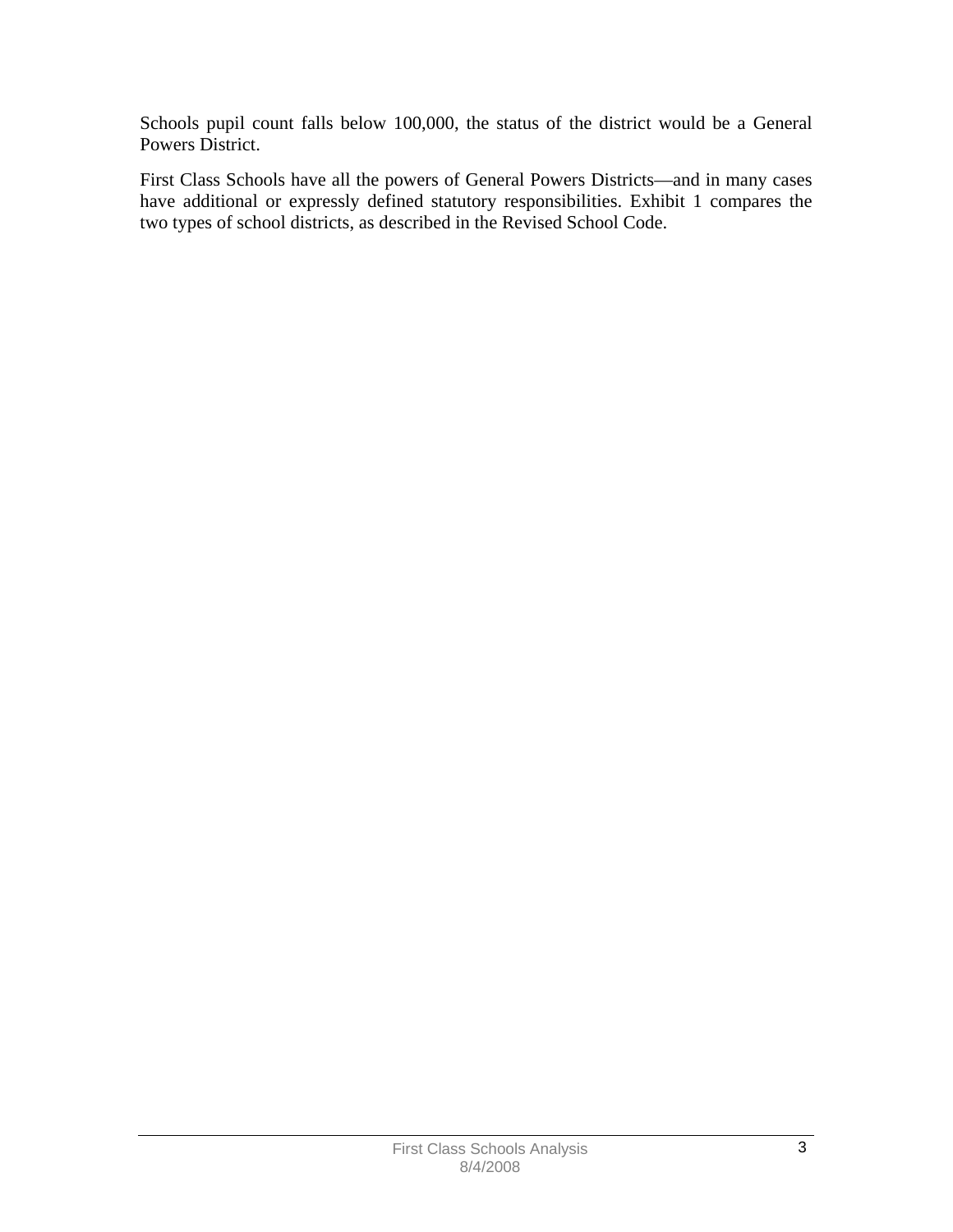## **EXHIBIT 1**

## Comparison of First Class Districts with General Powers Districts

|                                                   | <b>First Class</b>                                                                                                                                                                                                                                      | <b>General Powers</b>                                                                                                                        | <b>Why This Is</b><br>Important                                                                                                                                                                                                                                                                                                                                                                                                                                                                         |
|---------------------------------------------------|---------------------------------------------------------------------------------------------------------------------------------------------------------------------------------------------------------------------------------------------------------|----------------------------------------------------------------------------------------------------------------------------------------------|---------------------------------------------------------------------------------------------------------------------------------------------------------------------------------------------------------------------------------------------------------------------------------------------------------------------------------------------------------------------------------------------------------------------------------------------------------------------------------------------------------|
| Board<br>composition                              | Defined by statute; 4 members<br>elected at large; 7 elected by<br>voting district.                                                                                                                                                                     | All members serve at<br>large. Number of members<br>is defined by board by-<br>laws. Changes to board<br>size require vote of<br>electorate. | Stability of the DPS<br>board has been an<br>ongoing issue for the<br>public, legislators, and<br>the press.                                                                                                                                                                                                                                                                                                                                                                                            |
| <b>Board officers</b>                             | Defined by statute as President,<br>Vice President, Secretary,<br>Treasurer, President and Vice<br>President are board members and<br>are elected biennially. Secretary<br>and Treasurer are paid appointees<br>and not voting members of the<br>board. | Established by board<br>bylaws.                                                                                                              | The secretary and<br>treasurer of the DPS<br>board have statutory<br>accountability<br>standards not<br>required in General<br>Powers districts. For<br>example, the<br>secretary of the board<br>is required to make a<br>certification that the<br>district has the ability<br>to pay a vendor, prior<br>to signing a contract<br>authorized by the<br>board. This is likely in<br>response to reports<br>that district vendors<br>have performed work<br>and been unable to<br>collect compensation. |
| Compensation                                      | Fixed by statute at \$30 per diem<br>for meetings, subcommittee<br>meetings, and authorized duty.                                                                                                                                                       | Varies by district. Not<br>defined by statute;<br>typically set through<br>bylaws.                                                           | The DPS board has<br>been criticized for<br>inappropriate<br>spending by board<br>members.<br>Presumably this<br>provision is intended<br>to limit board<br>expenses.                                                                                                                                                                                                                                                                                                                                   |
| Meeting locations                                 | Required monthly; not less than 7<br>meetings held in different voting<br>districts; time and place specified<br>by bylaws.                                                                                                                             | Monthly meetings required<br>by statute; time and place<br>defined by bylaws.                                                                | Detroit has a well-<br>documented<br>transportation issue.<br>This provision may<br>exist to ensure that<br>meetings occur in<br>locations across the<br>city and are therefore<br>accessible to parents<br>with limited<br>transportation options.                                                                                                                                                                                                                                                     |
| Board member<br>personal interest<br>in contracts | Expressly prohibited by statute.                                                                                                                                                                                                                        | Policy set through bylaws.                                                                                                                   | The DPS has a<br>history of problems<br>surrounding vendor<br>relationships and<br>contracting.                                                                                                                                                                                                                                                                                                                                                                                                         |
| Annual audit                                      | Required by statute                                                                                                                                                                                                                                     | Not specified by act. May                                                                                                                    | The legislature was                                                                                                                                                                                                                                                                                                                                                                                                                                                                                     |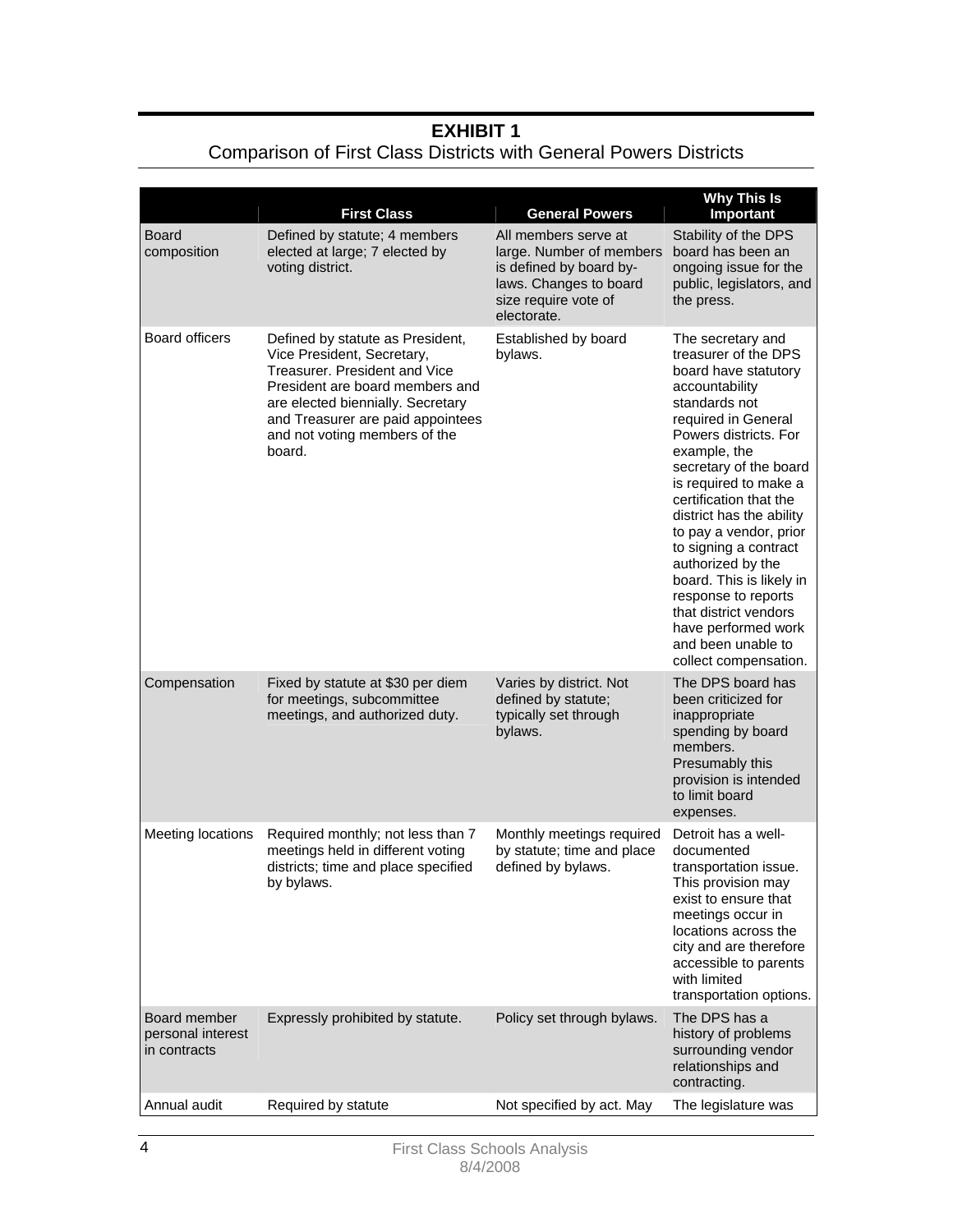|                             | <b>First Class</b>                                                                                                                                                                                                                                                                                        | <b>General Powers</b>                                                       | <b>Why This Is</b><br>Important                                                                                                                                                                                                                                 |
|-----------------------------|-----------------------------------------------------------------------------------------------------------------------------------------------------------------------------------------------------------------------------------------------------------------------------------------------------------|-----------------------------------------------------------------------------|-----------------------------------------------------------------------------------------------------------------------------------------------------------------------------------------------------------------------------------------------------------------|
|                             |                                                                                                                                                                                                                                                                                                           | be required by bylaws.                                                      | very clear in requiring<br>an annual financial<br>audit of the district's<br>financial transactions.<br>This would seem to<br>imply that the<br>legislature has<br>concerns about<br>expenditures of the<br>board.                                              |
| Record roll call<br>votes   | Required for any action creating a<br>liability or debt or originating in the<br>disposal or expenditure of property<br>or money.                                                                                                                                                                         | Not required. May be<br>required by bylaws.                                 | This appears to be an<br>additional<br>accountability<br>measure instituted by<br>the legislature.                                                                                                                                                              |
| Free flow of<br>information | Requires the board, at least every<br>two years, to adopt policies<br>encouraging free flow of<br>information between the school<br>district and the community,<br>including autonomous school-<br>community organization and<br>procedures for handling<br>complaints, concerns, and<br>recommendations. | No similar statutory<br>requirement exists.                                 | This is a<br>"transparency"<br>requirement to<br>engage parents and<br>community<br>organizations in the<br>actions of the board.                                                                                                                               |
| Condemnation<br>proceedings | May borrow money to pay awards<br>in condemnation proceedings with<br>approval of Detroit City Council.                                                                                                                                                                                                   | No similar statutory<br>requirement exists.                                 | Legislative intent is<br>unclear.                                                                                                                                                                                                                               |
| Bond sales                  | May use proceeds from bond sales<br>to pay for remodeling of existing<br>buildings.                                                                                                                                                                                                                       | No similar statutory<br>requirement exists.                                 | Legislative intent is<br>unclear.                                                                                                                                                                                                                               |
| Contracts                   | Before entering into a contract with<br>a value of more than \$15,000, the<br>board is required to solicit<br>competitive bids.                                                                                                                                                                           | Districts are required to<br>solicit competitive bids for<br>all contracts. | DPS may have been<br>exempted from the<br>"all contracts"<br>provision due to the<br>size of the district.<br>Soliciting competitive<br>bids for all contracts<br>may present<br>additional operational<br>hurdles for the<br>district's purchasing<br>process. |

Source: Public Sector Consultants, Inc.

A change from first class status will have several administrative impacts on the operations of the Detroit School Board, which may include (but are not limited to)

- $\blacksquare$  the composition of the board,
- $\blacksquare$  the manner in which the board is elected, and
- how the board conducts business.

In addition, these changes may affect the business proceedings of the district in regards to its ability to borrow money, contract for services, and issue bonds*.*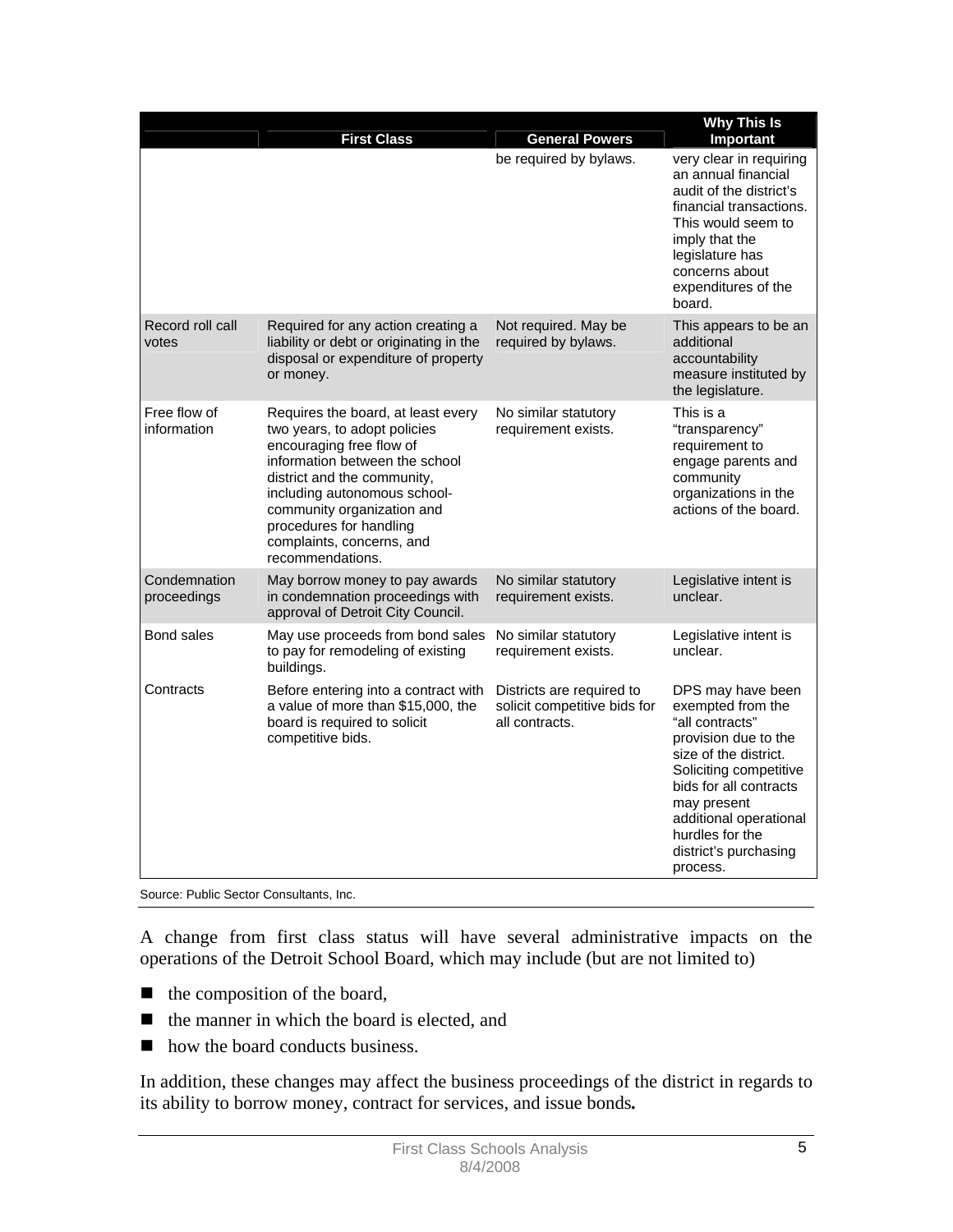## *Financial and Programmatic Impacts of a Change in First Class Status*

A change in First Class School District status may affect not only the financial operations of the Detroit Public Schools, but because of the construction of the State School Aid Act, may affect the financial operations of other school districts in Wayne County, Michigan.

The Fiscal Year 2008 School Aid Act contains the following references to "First Class School District."<sup>1</sup>

#### *References to First Class Schools in State School Aid Act*

- **MCL 388.1618(2)—Auditing and Expenses**. In instances where the "reasonableness" of expenditures is in question, the Act empowers the Michigan Department of Education to require an audit of district expenditures. Typically, these audits are performed by CPAs or the intermediate district superintendent. However, in the case of a district of the first class the audit may be performed by a certified public accountant, the intermediate superintendent, *or the auditor general of the city*. MCL 388.1618(9) allows for the withholding and forfeiture of funds for noncompliance with this section.
- **MCL 388.1664—Middle College Programs**. Grant funds were allocated to intermediate districts or a District of the First Class that are in consortium with a community college or state public university and a hospital to create and implement a middle college focused on the field of health sciences.
- **MCL 388.1699j—Pilot Programs**. Grant funds have been allocated for pilot programs for demonstration projects in science and math instruction. The criteria for these grant awards state that the district must be located in a county that includes a district that is a School District of the First Class.
- **MCL 388.1699k**—**Districts Financing Operating Deficit**. Grant funds were allocated for payments to districts under this section. Criteria for the grant award include the district being located in a county that includes a district that is a School District of the First Class.

In addition, section 388.1766e of the State School Aid Act includes references to construction of new buildings or addition to or repair or renovation of existing buildings, and the use of a competitive bid process. This section requires that before entering into a contract in an amount in excess of \$15,000.00 for any materials, supplies, or equipment or a contract in an amount in excess of \$15,000.00 for construction of a new building, or addition to or repair or renovation of an existing building, the board of a district organized as a School District of the First Class or any other purchasing authority within a district organized as a School District of the First Class, shall obtain sealed competitive bids, and the district shall award such a contract using this competitive bid process.

In July of 2008 the Michigan Legislature passed the Fiscal Year (FY) 2008 School Aid bill (Senate Bill 1107). Inserted in the bill was a measure designed to mitigate the impact

 $\overline{a}$ 

<sup>&</sup>lt;sup>1</sup> SB 1107, the FY 2009 School Aid Budget Bill has been ordered enrolled and is awaiting the Governor's signature. With a few exceptions, the updated budget bill contains the same funding references as the 2008 language.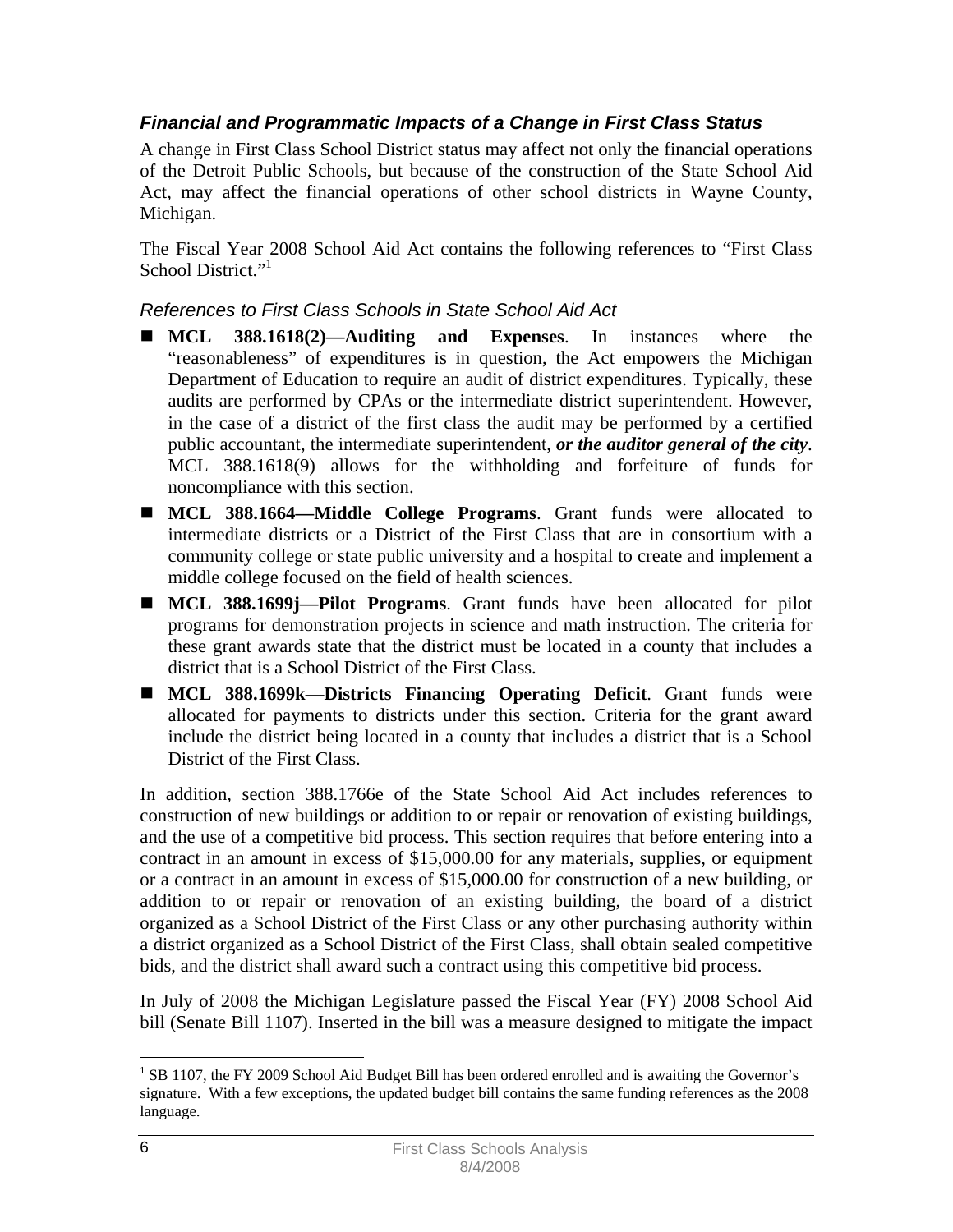that a change in first class status would have on the financial operations of DPS and other Wayne County Schools. The FY 2009 School Aid Budget includes a new definition of "First Class Schools" as "a district that had at least 60,000 pupils in membership for the immediately preceding fiscal year." While this change in definition will prevent districts from losing funds tied to the first class status, it will not have any effect on the definition in the Revised School Code.

### *Programmatic References to First Class School Districts in Revised School Code*

There are several programmatic references in the School Code for First Class School Districts. These include:

- **MCL 380.502—Granting of Charters**. In Michigan, there are four ways to obtain a charter status. It can be granted by a K–12 school board, intermediate school board, community college, or public university. Public universities reached their cap of 150 charters in 1999,<sup>2</sup> limiting the playing field to K–12 boards, intermediate school districts, and community colleges. Presently, section 380.502 expressly prohibits a community college from chartering in a First Class School District. *If the Detroit Public Schools were to lose First Class status, this restriction would be lifted, and community colleges would be able to exercise their chartering authority and open new schools within the city of Detroit.*
- MCL 380.505a—Chartered Educational Clinic. This is a specialty type of charter for tutoring/special attention to at-risk students. The same provisions apply as above. *If the Detroit Public Schools were to lose First Class status, this restriction would be lifted and community colleges would no longer be prohibited from opening charters within the city.*
- **MCL 380.505a—Urban High School Academies**. According to the Senate Fiscal Agency Bill Enrolled Analysis of SB393 of 2003 (PA 179 of 2003), Urban High School Academies originated through businessman Robert Thompson's pledge to donate \$200 million to 15 Detroit Charter High Schools focused on increasing graduation rates. Under current law, Urban High School Academies can only be chartered by public universities, and can issue charters only within the boundaries of a First Class School District. *A change from First Class status for the Detroit Public Schools would create authorizing and operating questions for these urban academies.*
- **MCL 380.1311b—Strict Discipline Academies**. These academies have a similar organizational structure to Urban High School Academies; *however*, community colleges cannot charter in First Class School Districts. *A change in first class status would appear to allow community colleges to charter Strict Discipline Academies in the city of Detroit.*
- **MCL 380.1602—Community College Programs**. With approval of the State Board of Education, a First Class School District may establish collegiate or non-collegiate courses of study. Districts that are not First Class districts are limited to offering (embracing) two years of collegiate work. This provision does not apply to First Class

 $\overline{a}$ 

<sup>&</sup>lt;sup>2</sup> "Wait and See on Detroit Charter Schools," www.educationreport.org, accessed 7/2/08.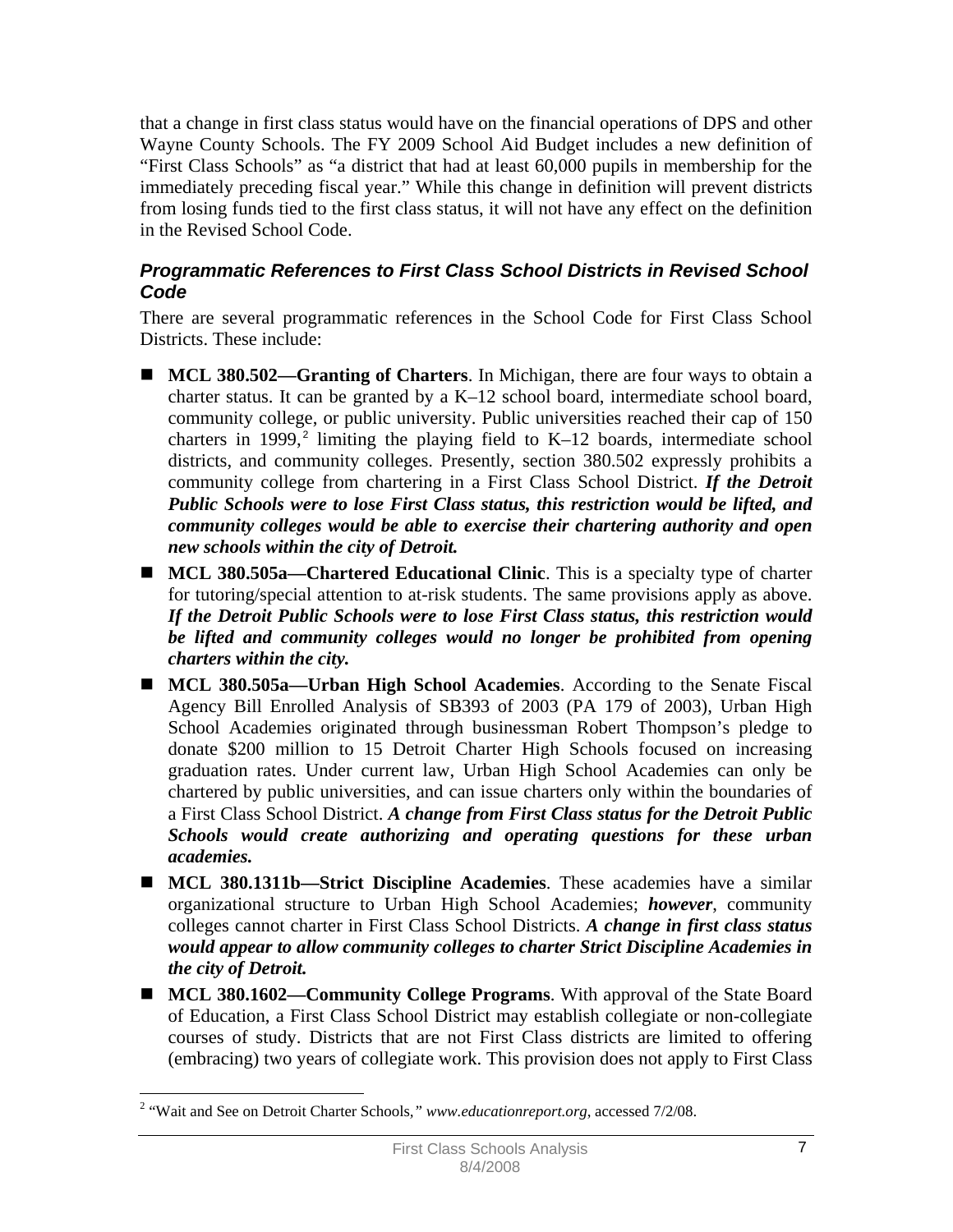School Districts as they appear to have authority to offer beyond two years of study. *This may create operational and programmatic considerations for community colleges in the city of Detroit offering programs beyond two years of study.* 

#### *References to School Districts of the First Class or First Class School Districts in Other Sections of State Law*

Obviously, for the purposes of this paper, we have focused on how the definition of a First Class district affects the provisions of the Revised School Code and the State School Aid Act. It is very important to note, however, that either term, "School District of the First Class" or "First Class School District," extends well beyond the School Code and School Aid Act to other areas of state law, such as the Land Bank Fast Track Act. Therefore, a change of status for the Detroit Public Schools may have an impact on areas of state law not directly related to the operation of schools.

The statutory references to First Class schools outside the School Aid Act and School Code vary. The definition occurs in the following statutes:

- **Public Body Law Enforcement Agency Act (Act 378 of 2004)**. This statute deals with the creation of law enforcement agencies. Public bodies that are located in a county with a First Class School District are required to have only the authorization of the county prosecutor and chief of police. Public bodies that do not have a First Class School District are required to have the approval of the county sheriff in addition to the prosecutor and chief of police.
- **Reciprocal Retirement Act (Act 88 of 1961)**. This statute includes "School District of the First Class" in the definition of a municipal unit.
- **The General Property Tax Act** (Act 206 of 1893). This requires the City of Detroit to collect real and personal property taxes levied after December 31, 2003, by all taxing jurisdictions authorized to levy property tax in the city; and requires the city treasurer to return all uncollected delinquent real property taxes to the Wayne County treasurer for collection.
- **The Property Tax Limitation Act (Act 62 of 1933)**. This statute includes First Class School District in the definition of a "local unit" and specifies the millage rate to be collected and paid by the school district to the public library commission.
- Social Security for State Employees (Act 205 of 1951). This establishes referendum on coverage requirements for employees of any political subdivision, including a School District of the First Class.
- The Land Bank Fast Track Act (Act 258 of 2003). This statute defines "qualified city" as a city that contains a First Class School District.
- The Public School Employees Retirement Act (Act 300 of 1980). This requires that one member of the Michigan Public School Employees' retirement board include an employee, or retiree of a School District of the First Class.

## *Conclusion*

In reviewing the term "First Class School District," we found numerous references to the concept in state law. Presently, the Detroit Public Schools is the only district that qualifies under state law as a First Class School District—a designation that is dependent